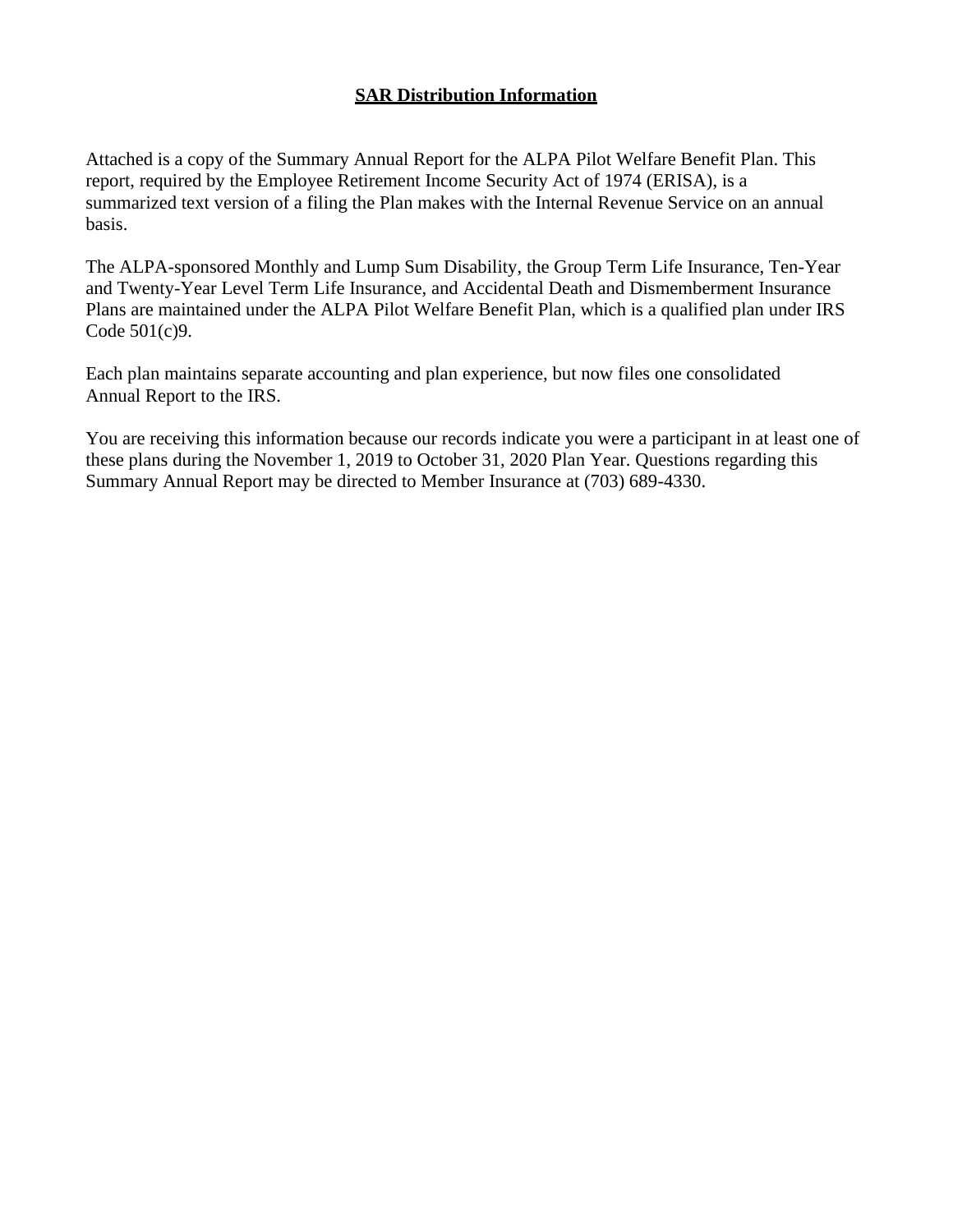### **SUMMARY ANNUAL REPORT**

### **For Air Line Pilots Association, International Pilot Welfare Benefit Trust**

This is a summary of the annual report of the Air Line Pilots Association, International Pilot Welfare Benefit Trust, EIN 36-0710830, Plan No. 523, for period November 01, 2019 through October 31, 2020. The annual report has been filed with the Employee Benefits Security Administration, as required under the Employee Retirement Income Security Act of 1974 (ERISA).

Air Line Pilots Association, International has committed itself to pay certain claims incurred under the terms of the plan.

### **Insurance Information**

The plan has contracts with Delta Dental Insurance Company, Guardian Life Insurance Co Of America, Metropolitan Life Insurance Company, Metropolitan Life Insurance Company, Reliastar Life Insurance Company and Reliastar Life Insurance Company to pay dental, life insurance, long-term disability, Accidental Death and Dismemberment, Accidental Death and Dismemberment, Critical Illness and Accident claims incurred under the terms of the plan. The total premiums paid for the plan year ending October 31, 2020 were \$7,681,495.

Because they are so called "experience-rated" contracts, the premium costs are affected by, among other things, the number and size of claims. Of the total insurance premiums paid for the plan year ending October 31, 2020, the premiums paid under such "experience-rated" contracts were \$4,204,184 and the total of all benefit claims paid under these contracts during the plan year was \$4,595,199.

#### **Basic Financial Statement**

The value of plan assets, after subtracting liabilities of the plan, was \$73,561,486 as of October 31, 2020, compared to \$79,934,175 as of November 01, 2019. During the plan year the plan experienced a decrease in its net assets of \$6,372,689. This decrease includes unrealized appreciation and depreciation in the value of plan assets; that is, the difference between the value of the plan's assets at the end of the year and the value of the assets at the beginning of the year or the cost of assets acquired during the year. During the plan year, the plan had total income of \$15,235,517, including employee contributions of \$12,072,169, realized losses of (\$107,272) from the sale of assets, earnings from investments of \$3,204,539, and other income of \$66,081.

Plan expenses were \$21,608,206. These expenses included \$1,008,003 in administrative expenses, and \$20,600,203 in benefits paid to participants and beneficiaries.

## **Your Rights To Additional Information**

You have the right to receive a copy of the full annual report, or any part thereof, on request. The items listed below are included in that report:

- an accountant's report;
- financial information;
- assets held for investment;
- transactions in excess of 5% of the plan assets;
- insurance information, including sales commissions paid by insurance carriers;